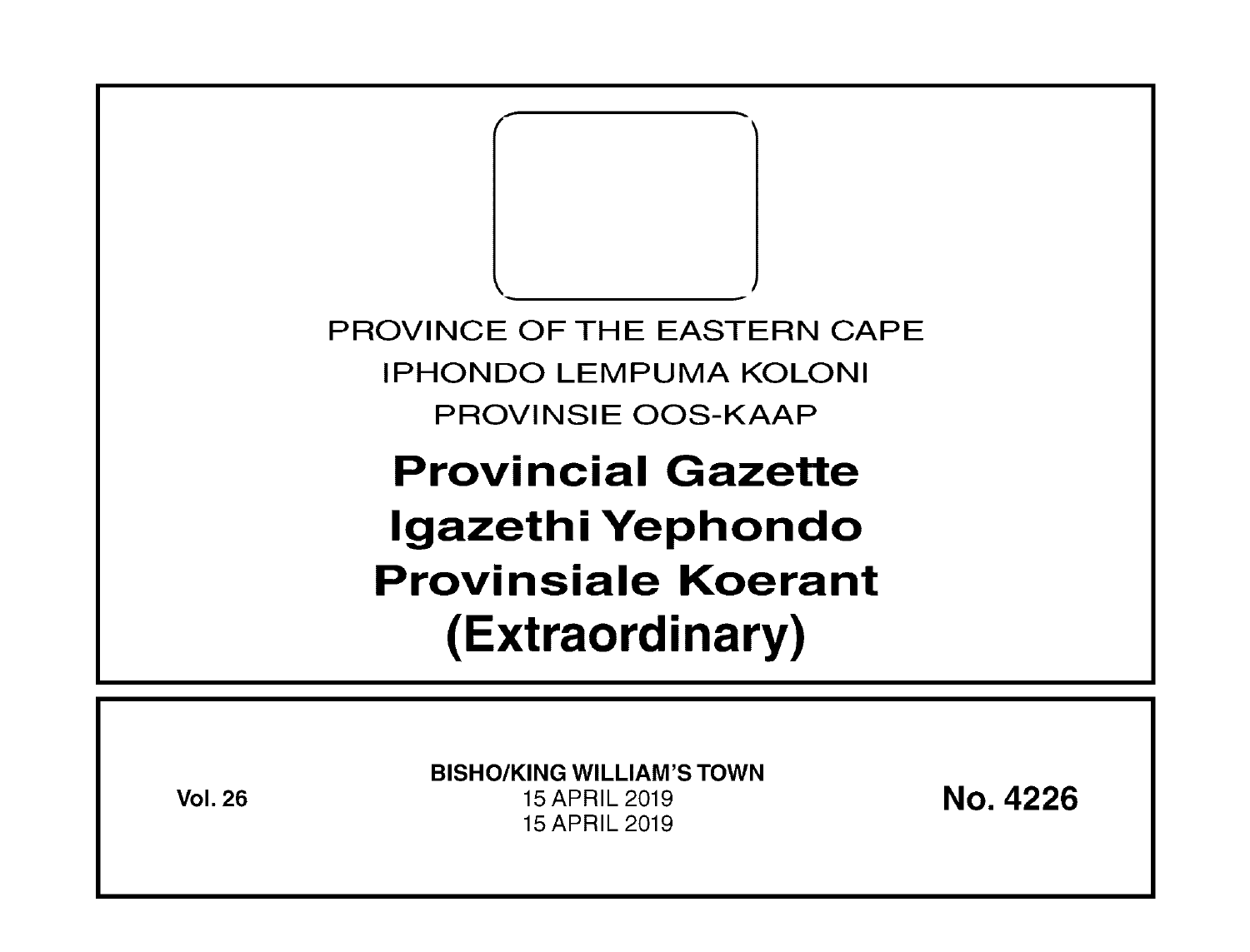# **CONTENTS**

|    |                                                             | Gazette<br>No. | Page<br>No. |
|----|-------------------------------------------------------------|----------------|-------------|
|    | LOCAL AUTHORITY NOTICES • PLAASLIKE OWERHEIDS KENNISGEWINGS |                |             |
| 81 |                                                             | 4226           |             |